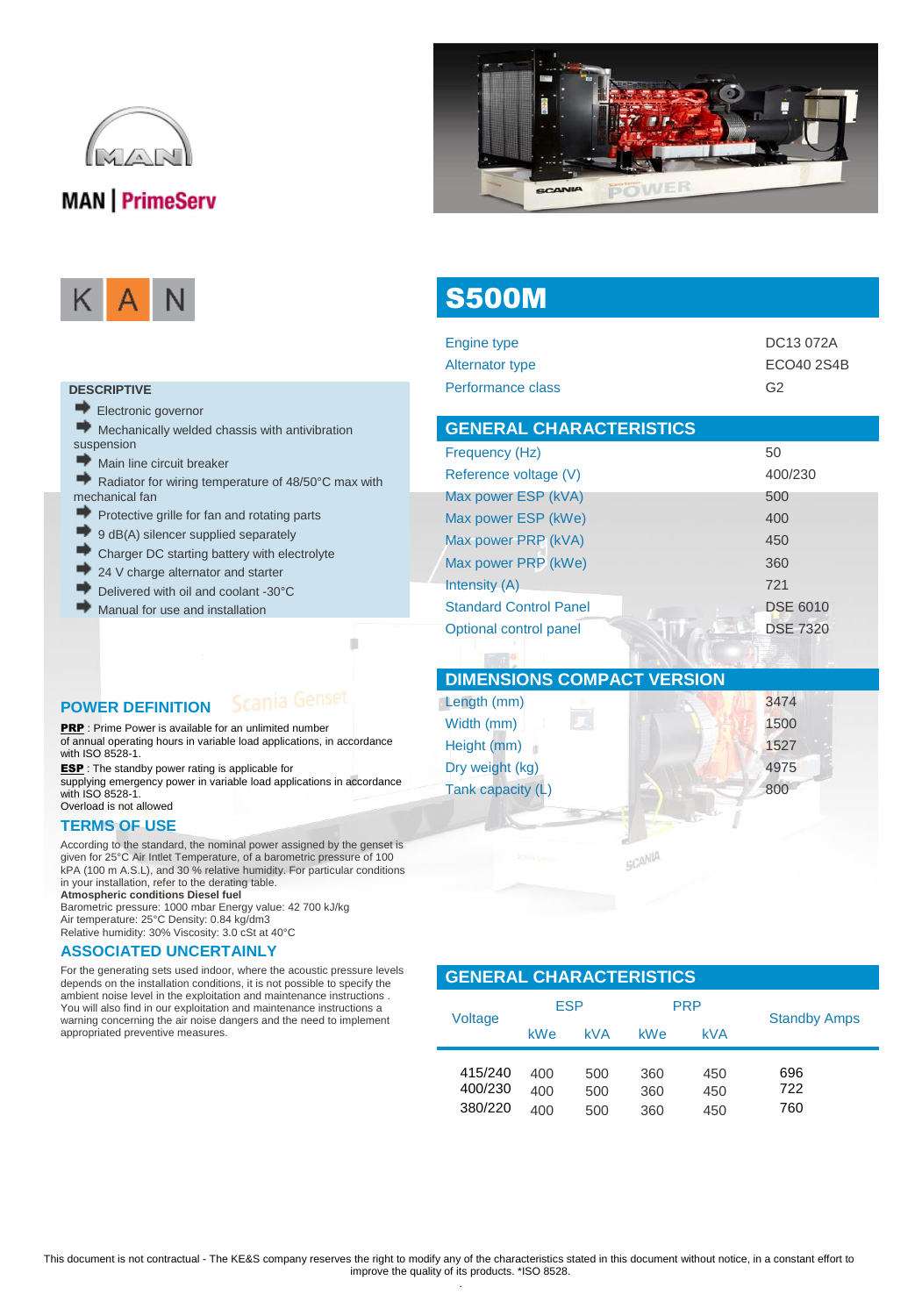





# S500M

### ENGINE SPECIFICATIONS

| <b>GENERAL ENGINE DATAS</b>                 |                                                                 |
|---------------------------------------------|-----------------------------------------------------------------|
| Engine model                                | <b>MAN Scania</b><br>Sweden<br>DC13 072 A , 4-<br>temps, Turbo, |
|                                             | Air/Air DC 6 X                                                  |
| <b>Cylinder arrangement</b>                 |                                                                 |
| Displacement (C.I.)                         | 12.7                                                            |
| Bore (mm) x Stroke (mm)                     | 130 x 160                                                       |
| <b>Compression ratio</b>                    | <b>SCANIA 16.3:1</b>                                            |
| Speed (RPM)                                 | 1500                                                            |
| Pistons speed (m/s)                         | 8.0                                                             |
| Maximum stand-by power at rated<br>RPM (kW) | 400                                                             |
| Frequency regulation (%)                    | $+/- 0.5%$                                                      |
| BMEP (bar)                                  | 25.389                                                          |
| Governor type                               | Electronic                                                      |

## **COOLING SYSTEM**

| 45    |
|-------|
| 90    |
| 95    |
| 10    |
| 6     |
| 300   |
| cool  |
| 80-87 |
|       |

## **EMISSIONS**

| Emission PM (g/kW.h)   | N/A |
|------------------------|-----|
| Emission CO (g/kW.h)   | N/A |
| Emission HCNOx (g/kWh) | N/A |
| Emission HC (q/kW.h)   | N/A |
|                        |     |

| <b>EXHAUST</b>                     |       |
|------------------------------------|-------|
| Exhaust gas temperature (°C)       | 509   |
| Exhaust gas flow (kg/m)            | 32    |
| Max. exhaust back pressure (mm EC) | 750   |
|                                    |       |
| <b>FUEL</b>                        |       |
| Consumption @ 100% load (L/h)      | 86    |
| Consumption @ 75% load (L/h)       | 64    |
| Consumption @ 50% load (L/h)       | 44    |
|                                    |       |
|                                    |       |
| OIL                                |       |
| Oil capacity (L)                   | 30-36 |
| Min. oil pressure (bar)            | 3     |
| Max. oil pressure (bar)            | 6     |
| Oil consumption 100% load (g/kWh)  | < 0.3 |
| Carter oil capacity (L)            | 3     |
|                                    |       |
| <b>HEAT BALANCE</b>                |       |
| Heat rejection to exhaust (kW)     | 271   |
| Radiated heat to ambiant (kW)      | 31    |
| Haet rejection to coolant (kW)     | 119   |
|                                    |       |
| <b>AIR INTAKE</b>                  |       |
| Max. intake restriction (mm EC)    | 625   |
| Intake air flow (kg/m)             | 30    |

This document is not contractual - The KE&S company reserves the right to modify any of the characteristics stated in this document without notice, in a constant effort to improve the quality of its products. \*ISO 8528.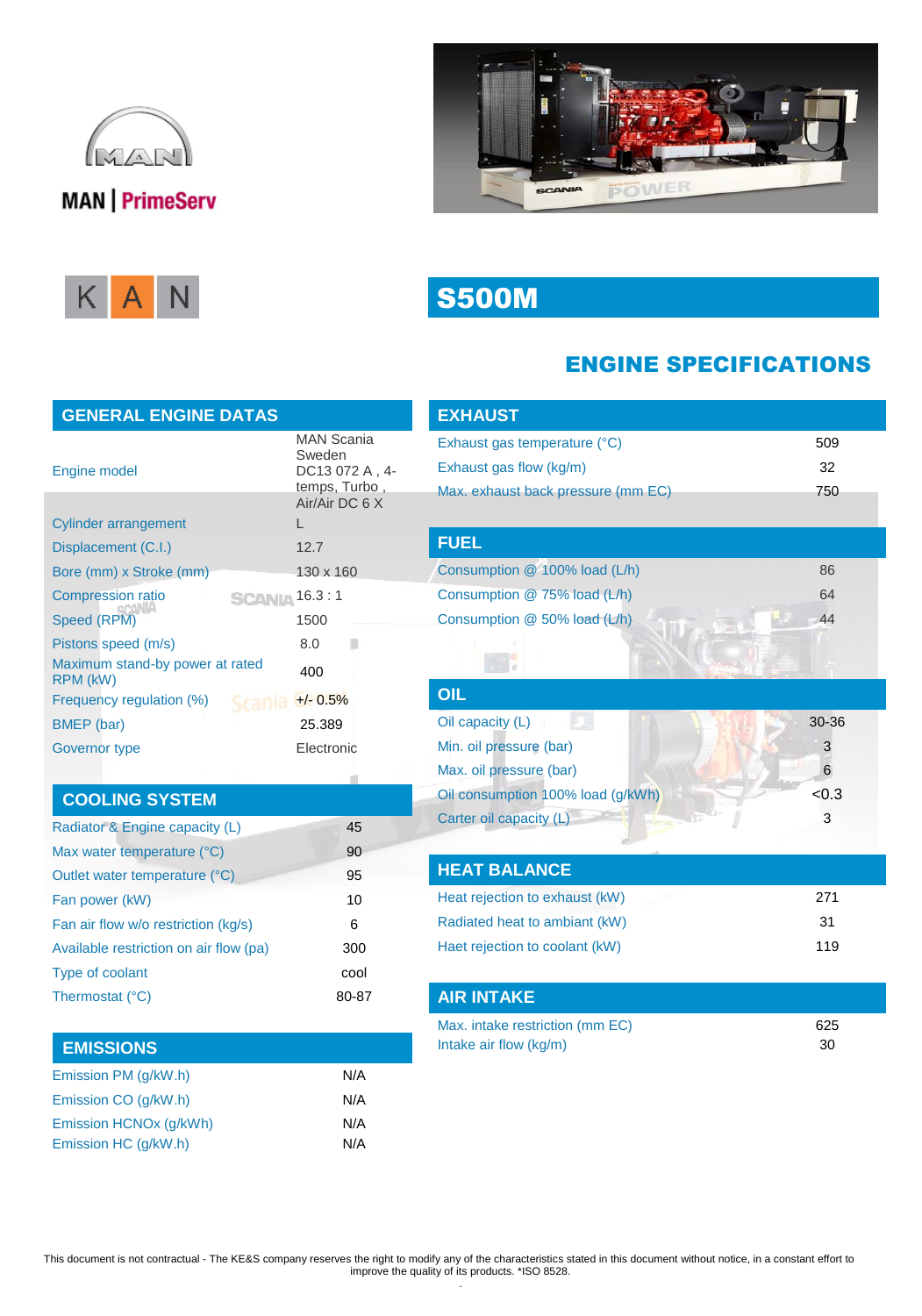





# S500M

### ALTERNATOR SPECIFICATIONS

### **GENERAL DATAS**

| Alternator brand                                          | Mecc Alte     |
|-----------------------------------------------------------|---------------|
| Alternator type                                           | ECO40 2S4 B   |
| Number of phase                                           | 3             |
| Power factor (Cos Phi)                                    | 0.8           |
| Altitude (m)                                              | 0 to 1000     |
| Overspeed (rpm)                                           | 2250          |
| Number of pole                                            | 4             |
| <b>SCANIA</b><br><b>Excitation system</b>                 | <b>SHUNT</b>  |
| Insulation class / T° class, continuous<br>$40^{\circ}$ C | H / H / 125°K |
| Regulation                                                | <b>DSR</b>    |
| Wave Distors (THD Full Load) LL                           | 3,1/3         |
| Wave Distors (THD Nol Load) LL                            | 2,8/2,7       |
| Number of bearing                                         | 1             |
| Coupling                                                  | Direct        |
| Voltage regulation at established rating<br>(%)           | $+/- 0.5\%$   |

| <b>OTHER DATAS</b>                                           |        |
|--------------------------------------------------------------|--------|
| Continuous Nominal Rating 40°C (kVA)                         | 415    |
| Standby Rating 27°C (kVA)                                    | 456    |
| Efficiencies 4/4 load (%)                                    | 94.6   |
| Air flow (m3/s)                                              | .9     |
| Short circuit ratio (Kcc)                                    | 0.5    |
| Direct axis synchro reactance unsaturated (Xd) (%)           | 240.1  |
| Quadra axis synchro reactance unsaturated (Xq) (%)           | 110.7  |
| Open circuit time constant (T'do) (sec)                      | 2.7    |
| Direct axis transcient reactance saturated (X'd) (%)         | 18.4   |
| Short circuit transcient time constant (T'd) (sec)           | 0.13   |
| Direct axis subtranscient reactance saturated (X"d) (%)      | 10.4   |
| Subtranscient time constant (T"d) (sec)                      | 0.019  |
| Quadra axis subtranscient reactance saturated (X"q) (%)28.4  |        |
| Zero sequence reactance unsaturated (Xo) (%)                 | 3.21   |
| Negative sequence reactance saturated (X2) (%)               | 18.2   |
| Armature time constant (Ta) (sec)                            | 0.03   |
| No load excitation current (io) (A)                          | 0.6    |
| Full load excitation current (ic) (A)                        | 3.2    |
| Full load excitation voltage (uc) (V)                        | 61.30  |
| Recovery time (Delta $U = 20\%$ transcient) (ms)             | 500 ms |
| Engine start (Delta $U = 20\%$ perm. or 50% trans.)<br>(kVA) | 996.94 |
| Transcient dip (4/4 load) - PF : 0,8 AR (%)                  | 19     |
| Heat rejection (W)                                           | 21305  |